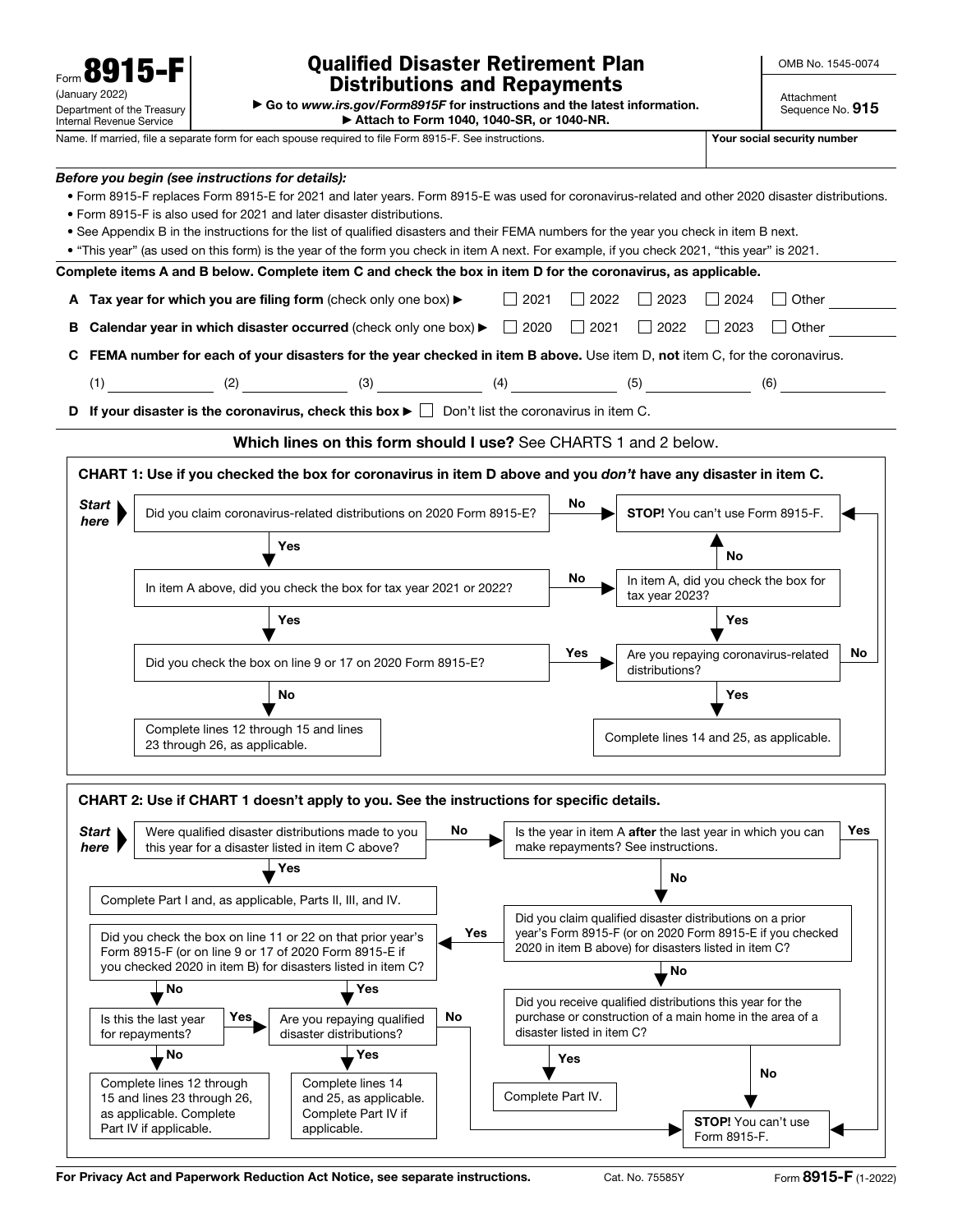| Form 8915-F (1-2022) | $P$ age $\geq$ |
|----------------------|----------------|
|----------------------|----------------|

## **Part I** Total Distributions From All Retirement Plans (Including IRAs) (see instructions)

Provide the information requested below for the disasters in item C earlier for which you are reporting qualified disaster distributions in this part.

|                                                                                                                                                                                                                                                                            | Disaster FEMA number*<br>Disaster beginning date*                                                                                                                                                                          |                                                                                                                                                                                                                                                                                                                                                                                                                                                                                               |                                                    | Disaster ending date* |                                                                           |                              |
|----------------------------------------------------------------------------------------------------------------------------------------------------------------------------------------------------------------------------------------------------------------------------|----------------------------------------------------------------------------------------------------------------------------------------------------------------------------------------------------------------------------|-----------------------------------------------------------------------------------------------------------------------------------------------------------------------------------------------------------------------------------------------------------------------------------------------------------------------------------------------------------------------------------------------------------------------------------------------------------------------------------------------|----------------------------------------------------|-----------------------|---------------------------------------------------------------------------|------------------------------|
|                                                                                                                                                                                                                                                                            |                                                                                                                                                                                                                            |                                                                                                                                                                                                                                                                                                                                                                                                                                                                                               |                                                    |                       |                                                                           |                              |
|                                                                                                                                                                                                                                                                            |                                                                                                                                                                                                                            | *See Appendix B at the end of the instructions for the FEMA number, and for disaster beginning and ending dates. If more than two                                                                                                                                                                                                                                                                                                                                                             |                                                    |                       |                                                                           |                              |
| Date first distribution made this year ▶<br><u> 1989 - Johann Barn, amerikansk politiker (d. 1989)</u><br>Date last distribution made this year ▶<br><u> 1980 - Johann Barn, mars and de Branch Barn, mars and de Branch Barn, mars and de Branch Barn, mars and de Br</u> |                                                                                                                                                                                                                            |                                                                                                                                                                                                                                                                                                                                                                                                                                                                                               | (a)<br>Available<br>distributions<br>for this year |                       | (b)<br><b>Qualified disaster</b><br>distributions for<br>the disasters in |                              |
|                                                                                                                                                                                                                                                                            | Complete lines 1a through 1e first. If line 1e is zero, stop. Do not complete Part I.                                                                                                                                      |                                                                                                                                                                                                                                                                                                                                                                                                                                                                                               |                                                    |                       | (see instructions)                                                        | item C<br>(see instructions) |
| 1<br>a                                                                                                                                                                                                                                                                     | Qualified disaster distribution limits (see instructions).<br>Do the following.                                                                                                                                            |                                                                                                                                                                                                                                                                                                                                                                                                                                                                                               |                                                    |                       |                                                                           |                              |
|                                                                                                                                                                                                                                                                            | you entered in item C earlier if:                                                                                                                                                                                          | • Skip lines 1a through 1d. And, on line 1e, enter \$100,000 times the number of disasters                                                                                                                                                                                                                                                                                                                                                                                                    |                                                    |                       |                                                                           |                              |
|                                                                                                                                                                                                                                                                            | only reported the coronavirus disaster on 2020 Form 8915-E, or                                                                                                                                                             | . You checked 2020 in item B earlier and either you didn't file 2020 Form 8915-E or you                                                                                                                                                                                                                                                                                                                                                                                                       |                                                    |                       |                                                                           |                              |
|                                                                                                                                                                                                                                                                            | Form 8915-F for disasters for the year checked in item B.                                                                                                                                                                  | . You checked a year other than 2020 in item B and this is the first year you are filing a                                                                                                                                                                                                                                                                                                                                                                                                    |                                                    |                       |                                                                           |                              |
|                                                                                                                                                                                                                                                                            | Also, complete lines 1b through 1e                                                                                                                                                                                         | • Otherwise, on line 1a, enter \$100,000 times the number of different qualified disasters<br>you have reported in item C on prior-year Forms 8915-F for disasters for the year you<br>checked in item B. (Include, in your disaster number, if you checked 2020 in item B,<br>qualified disaster(s) (other than the coronavirus) reported in Part I of 2020 Form 8915-E.)<br>the contract of the contract of the contract of the contract of the contract of the contract of the contract of | 1a                                                 |                       |                                                                           |                              |
| b                                                                                                                                                                                                                                                                          |                                                                                                                                                                                                                            | Enter the total qualified disaster distributions made to you in prior year(s) for all disasters                                                                                                                                                                                                                                                                                                                                                                                               |                                                    |                       |                                                                           |                              |
| c                                                                                                                                                                                                                                                                          |                                                                                                                                                                                                                            | (except the coronavirus) for the year you checked in item B                                                                                                                                                                                                                                                                                                                                                                                                                                   | 1b<br>1c                                           |                       |                                                                           |                              |
| d                                                                                                                                                                                                                                                                          |                                                                                                                                                                                                                            | Enter \$100,000 times the number of qualified disasters, for the year checked in item B,<br>that you reported in item C but didn't report in item C on a prior year's Form 8915-F, or in<br>Part I of 2020 Form 8915-E if you checked 2020 in item B. Don't count the coronavirus in                                                                                                                                                                                                          | 1d                                                 |                       |                                                                           |                              |
| е                                                                                                                                                                                                                                                                          |                                                                                                                                                                                                                            | Total available qualified disaster distribution amount for this year. Enter the sum of                                                                                                                                                                                                                                                                                                                                                                                                        |                                                    |                       |                                                                           |                              |
| 2                                                                                                                                                                                                                                                                          |                                                                                                                                                                                                                            | lines 1c and 1d. If the amount on line 1e is zero, do NOT complete Part $I_1, \ldots, I_n$<br>Enter, in column (a), distributions from retirement plans (other than IRAs) made this year                                                                                                                                                                                                                                                                                                      | 1e<br>$\mathbf{2}$                                 |                       |                                                                           |                              |
| З                                                                                                                                                                                                                                                                          |                                                                                                                                                                                                                            | Enter, in column (a), distributions from traditional, SEP, and SIMPLE IRAs made this year                                                                                                                                                                                                                                                                                                                                                                                                     | 3                                                  |                       |                                                                           |                              |
| 4                                                                                                                                                                                                                                                                          |                                                                                                                                                                                                                            | Enter, in column (a), distributions from Roth IRAs made this year                                                                                                                                                                                                                                                                                                                                                                                                                             | 4                                                  |                       |                                                                           |                              |
| 5                                                                                                                                                                                                                                                                          | 5, column (a):                                                                                                                                                                                                             | Enter on line 5, column (a), the sum of lines 2 through 4 in column (a). If the amount on line                                                                                                                                                                                                                                                                                                                                                                                                |                                                    |                       |                                                                           |                              |
|                                                                                                                                                                                                                                                                            | amounts from lines 2 through 5, respectively, in column (a).                                                                                                                                                               | . Is not greater than the amount on line 1e, enter on lines 2 through 5 in column (b) the                                                                                                                                                                                                                                                                                                                                                                                                     |                                                    |                       |                                                                           |                              |
|                                                                                                                                                                                                                                                                            | 1e. Enter on lines 2 through 4 in column (b) the amounts from lines 2 through 4,<br>2 through 4 in column (b) equals the amount on line 5, column (b).<br>See instructions<br>and a state of the state of the state of the | • Is greater than the amount on line 1e, enter on line 5, column (b), the amount from line<br>respectively, in column (a) adjusted by any reasonable method so that the sum of lines                                                                                                                                                                                                                                                                                                          | 5                                                  |                       |                                                                           |                              |
| 6                                                                                                                                                                                                                                                                          |                                                                                                                                                                                                                            | Total qualified disaster distributions. Enter the amount from line 5, column (b). The 10% additional tax<br>(25% for SIMPLE IRAs) for early withdrawals is waived for this amount. See Parts II and III, later, for the tax<br>on this amount that is a contract that is a contract that is a contract of the contract of the contract of the contract of the contract of the contract of the contract of the contract of the contract of the contract of the                                 |                                                    |                       | 6                                                                         |                              |
| 7                                                                                                                                                                                                                                                                          |                                                                                                                                                                                                                            | <b>Taxable amount.</b> Enter the excess of the amount on line 5, column (a), over the amount on line 6. Report<br>this excess as IRA and/or pension and annuity distributions, as applicable, in accordance with the<br>instructions for your tax return. All or part of the amount on line 7 may be eligible for the tax benefits in Part                                                                                                                                                    |                                                    |                       | $\overline{7}$                                                            | -                            |

Form 8915-F (1-2022)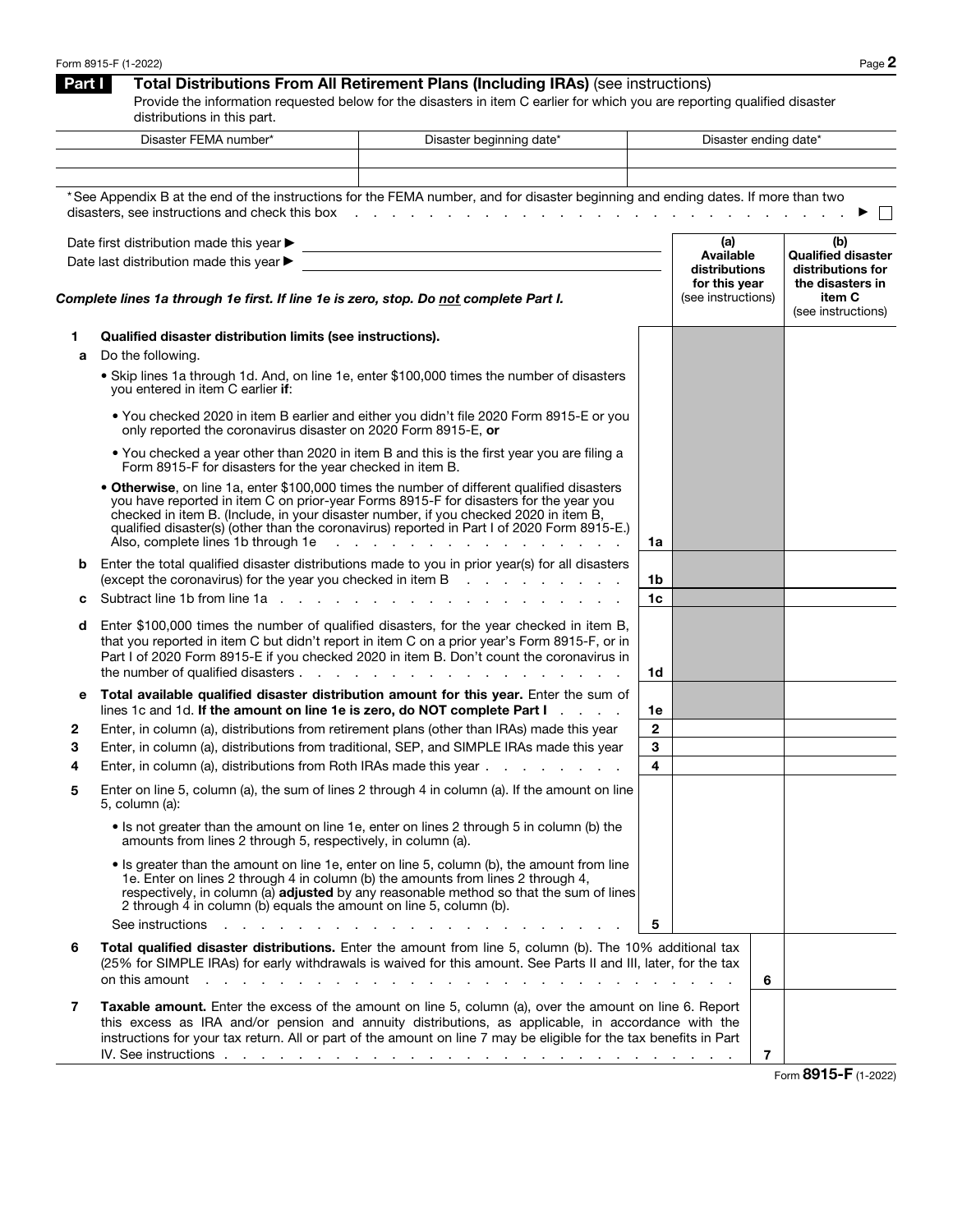| Form 8915-F (1-2022) | <b>Page ک</b> |
|----------------------|---------------|
|----------------------|---------------|

| Part II  | Qualified Disaster Distributions From Retirement Plans (Other Than IRAs) for the Coronavirus and<br>Disaster(s) Listed in Item C                                                                                                                                                                                                                                                                                                                                                                                                                                                                                                                     |    |  |
|----------|------------------------------------------------------------------------------------------------------------------------------------------------------------------------------------------------------------------------------------------------------------------------------------------------------------------------------------------------------------------------------------------------------------------------------------------------------------------------------------------------------------------------------------------------------------------------------------------------------------------------------------------------------|----|--|
| 8        | Did you enter an amount on line 2, column (b)?                                                                                                                                                                                                                                                                                                                                                                                                                                                                                                                                                                                                       |    |  |
|          | <b>No.</b> Skip lines 8 through 11, and go to line 12. $\Box$ Yes. Enter the amount from line 2, column (b) $\Box$                                                                                                                                                                                                                                                                                                                                                                                                                                                                                                                                   | 8  |  |
| 9        |                                                                                                                                                                                                                                                                                                                                                                                                                                                                                                                                                                                                                                                      | 9  |  |
| 10       | Subtract line 9 from line 8. This is the taxable amount of your other-than-IRA retirement plan qualified<br>disaster distributions<br>a na manazarta na manazarta na                                                                                                                                                                                                                                                                                                                                                                                                                                                                                 | 10 |  |
| 11       | The entire taxable amount on line 10 will be spread over 3 years unless you elect to have it taxed in this year.<br>If you elect NOT to spread the taxable amount over 3 years, check this box $\blacktriangleright \Box$ and enter the<br>amount from line 10 (see instructions). Otherwise, enter the amount from line 10 divided by 3.0. You<br>must check the box on this line if you check the box on line 22<br>and the contract of the contract of the contract of the contract of the contract of the contract of the contract of the contract of the contract of the contract of the contract of the contract of the contract of the contra | 11 |  |
| 12       | Enter the amount, if any, from Worksheet 2 in the instructions. This is your income for prior years from                                                                                                                                                                                                                                                                                                                                                                                                                                                                                                                                             | 12 |  |
| 13       | Add lines 11 and 12. This is your total income this year from other-than-IRA retirement plan qualified<br>disaster distributions                                                                                                                                                                                                                                                                                                                                                                                                                                                                                                                     | 13 |  |
| 14       | Total repayment. Enter the amount, if any, from Worksheet 3. This is your total repayment for this year of<br>other-than-IRA retirement plan qualified disaster distributions                                                                                                                                                                                                                                                                                                                                                                                                                                                                        | 14 |  |
| 15       | Amount subject to tax this year. Subtract line 14 from line 13. If zero or less, enter -0-. Include this<br>amount in the total on line 5b of this year's Form 1040, 1040-SR, or 1040-NR. See instructions                                                                                                                                                                                                                                                                                                                                                                                                                                           | 15 |  |
|          | <b>Before you begin:</b> Complete this year's Form 8606, Nondeductible IRAs, if required.                                                                                                                                                                                                                                                                                                                                                                                                                                                                                                                                                            |    |  |
| Part III | Qualified Disaster Distributions From Traditional, SEP, SIMPLE, and Roth IRAs for the Coronavirus and<br>Disaster(s) Listed in Item C                                                                                                                                                                                                                                                                                                                                                                                                                                                                                                                |    |  |
| 16       | Did you enter an amount on line 3, column (b), or line 4, column (b)?                                                                                                                                                                                                                                                                                                                                                                                                                                                                                                                                                                                |    |  |
|          | $\Box$ No. Skip lines 17 through 22, and go to line 23.<br>$\vert$ <b>Yes.</b> Go to line 17.                                                                                                                                                                                                                                                                                                                                                                                                                                                                                                                                                        |    |  |
| 17       | Did you receive a qualified disaster distribution from a traditional, SEP, SIMPLE, or Roth IRA that is required<br>to be reported on this year's Form 8606?                                                                                                                                                                                                                                                                                                                                                                                                                                                                                          |    |  |
|          | $\sqrt{$ Yes. Go to line 18.<br>$\Box$ No. Skip lines 18 and 19, and go to line 20.                                                                                                                                                                                                                                                                                                                                                                                                                                                                                                                                                                  |    |  |
| 18       | Enter the amount, if any, from this year's Form 8606, line 15b. But if you are entering amounts here and on<br>other Forms 8915-F for this year, only enter on line 18 the amount on Form 8606, line 15b, attributable to<br>Form 8915-F distributions for this form. See the instructions for Form 8606, line 15b<br>and a state                                                                                                                                                                                                                                                                                                                    | 18 |  |
| 19       | Enter the amount, if any, from this year's Form 8606, line 25b. But if you are entering amounts here and on<br>other Forms 8915-F for this year, only enter on line 19 the amount on Form 8606, line 25b, attributable to<br>Form 8915-F distributions for this form. See the instructions for Form 8606, line 25b<br>a na sa                                                                                                                                                                                                                                                                                                                        | 19 |  |
| 20       | Enter the amount from line 3, column (b), if any. Don't include on line 20 any amounts reported on Form<br>8606                                                                                                                                                                                                                                                                                                                                                                                                                                                                                                                                      | 20 |  |
| 21       | Add lines 18, 19, and 20. This is the taxable amount of your IRA qualified disaster distributions                                                                                                                                                                                                                                                                                                                                                                                                                                                                                                                                                    | 21 |  |
| 22       | The entire taxable amount on line 21 will be spread over 3 years unless you elect to have it taxed in this year.<br>If you elect NOT to spread the taxable amount over 3 years, check this box $\blacktriangleright \Box$ and enter the                                                                                                                                                                                                                                                                                                                                                                                                              |    |  |
|          | amount from line 21 (see instructions). Otherwise, enter the amount from line 21 divided by 3.0. You<br>must check the box on this line if you check the box on line 11<br><u>.</u>                                                                                                                                                                                                                                                                                                                                                                                                                                                                  | 22 |  |
| 23       | Enter the amount, if any, from Worksheet 4 in the instructions. This is your income for prior years from IRA<br>qualified disaster distributions.<br>design and contract to the contract of the con-                                                                                                                                                                                                                                                                                                                                                                                                                                                 | 23 |  |
| 24       | Add lines 22 and 23. This is your total income this year from IRA qualified disaster distributions .                                                                                                                                                                                                                                                                                                                                                                                                                                                                                                                                                 | 24 |  |

| 25 | <b>Total repayment.</b> Enter the amount, if any, from Worksheet 5. This is your total repayment for this year of                                                                                                              |    |
|----|--------------------------------------------------------------------------------------------------------------------------------------------------------------------------------------------------------------------------------|----|
|    | IRA qualified disaster distributions reader reader to reader the control of the control of the control of the control of the control of the control of the control of the control of the control of the control of the control | 25 |
| 26 | Amount subject to tax. Subtract line 25 from line 24. If zero or less, enter -0-. Include this amount in the                                                                                                                   |    |
|    | total on line 4b of this year's Form 1040, 1040-SR, or 1040-NR. See instructions                                                                                                                                               | 26 |

Form 8915-F (1-2022)